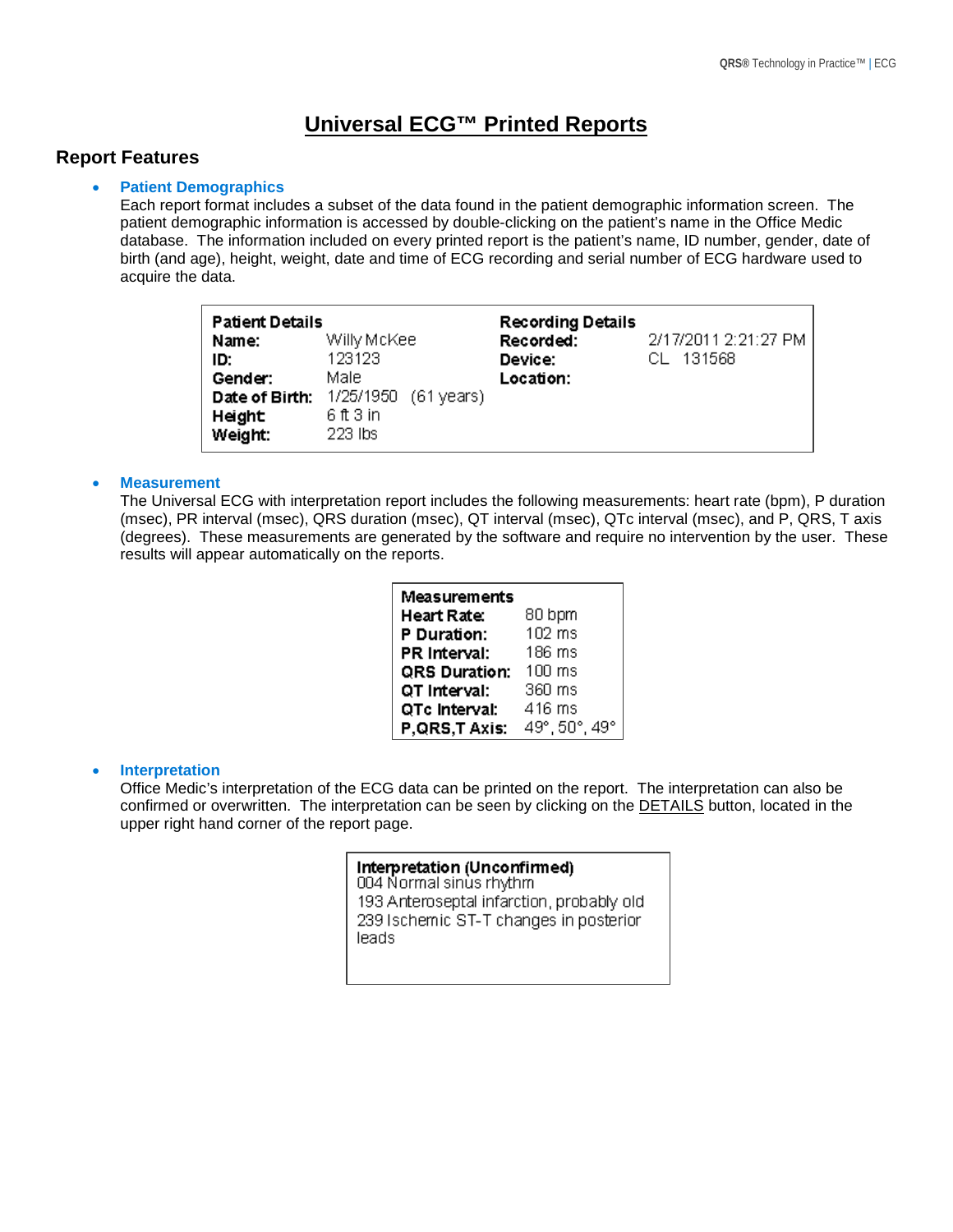#### • **Comments**

This section is also found in the DETAILS section of the onscreen report. The practitioner can add comments about the testing session or comment on the narrative interpretation provided by the software. Note: Measurements, Interpretation and Comments are available on all types of printed reports.

| <b>Comments:</b> |  |  |
|------------------|--|--|
|                  |  |  |
|                  |  |  |
|                  |  |  |

#### • **Title**

The title is accessed through the OPTIONS/ECG menu. This feature allows the user to title all reports individually or collectively. For example, you might wish to print the name of your clinic on the report.

#### • **Confirmed By**

At the bottom of each report, the words "Confirmed By" are printed, followed by a blank space for inserting notes. This feature allows the physician to sign the printed report to affirm or negate the diagnosis.

#### • **Speed**

The speed refers to the horizontal scale on the printed graph. Changing the scale either increases or decreases the amount of time per unit length on the graph. There are three possible settings: 12.5, 25 and 50 mm/sec. Choosing a smaller number will compress the data along the horizontal axis. This feature is controlled from the PRINT menu.

#### • **Sensitivity**

The sensitivity refers to the vertical scale on the printed graph. Changing the scale either increases or decreases the signal voltage per unit length on the graph. There are three possible settings: 5, 10, 20 mV/mm. Choosing a smaller number will expand the data along the vertical axis. This feature is controlled from the PRINT menu.

#### **Minor Grid**

The minor grid determines the look and feel of the graph in the report. The space between the major lines is fixed by the choice of landscape or portrait printing. The minor grid allows the user to create additional visual resolution by subdividing the major grid background. The available options are lines, dots or none.